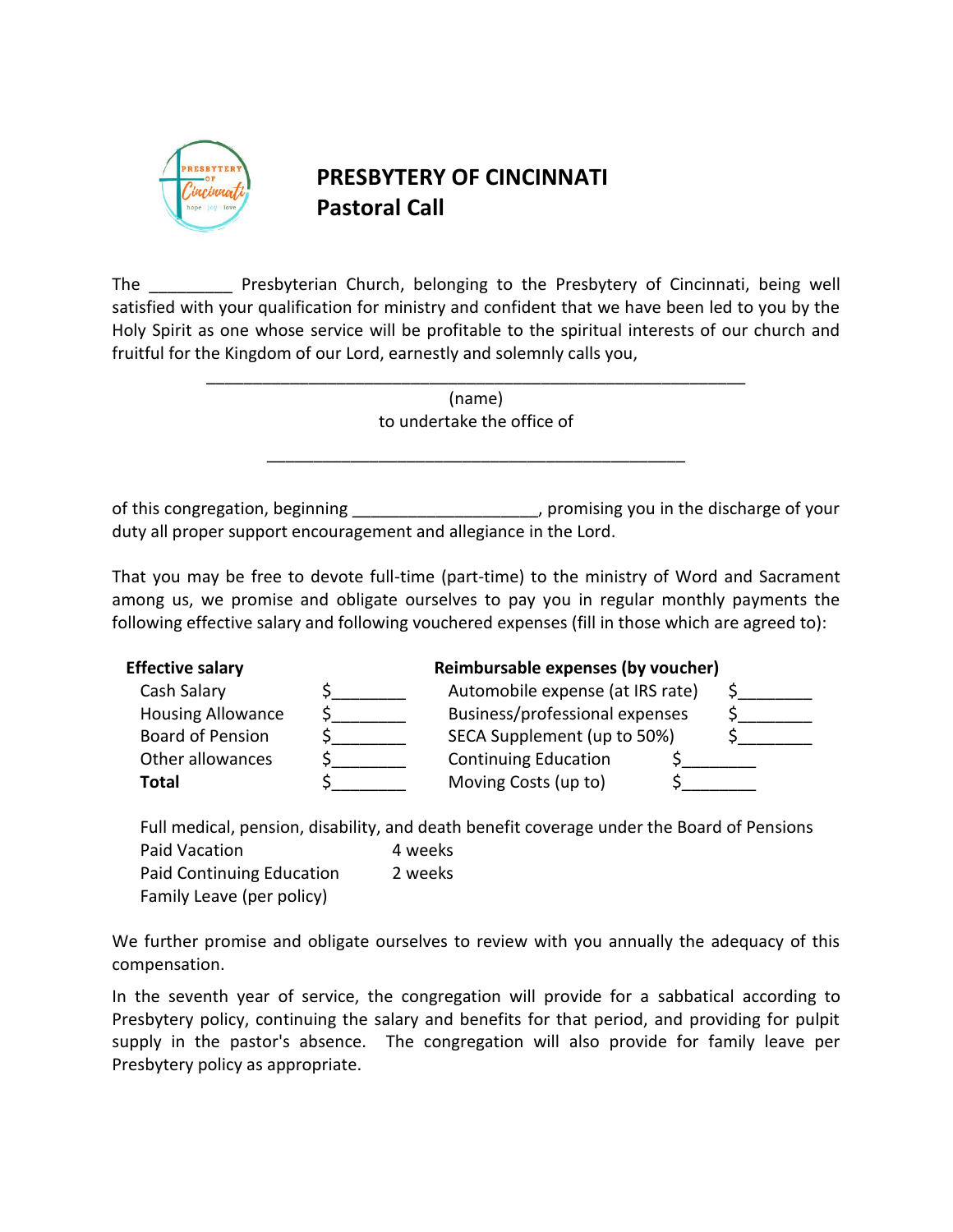Having moderated the congregational meeting which extended this call for ministerial services, I do certify that the call has been made in all respect according to the Presbytery policy and the Form of Government.

(signed) \_\_\_\_\_\_\_\_\_\_\_\_\_\_\_\_\_\_\_\_\_\_\_\_\_\_\_\_\_\_\_\_\_\_\_\_\_

moderator of the meeting